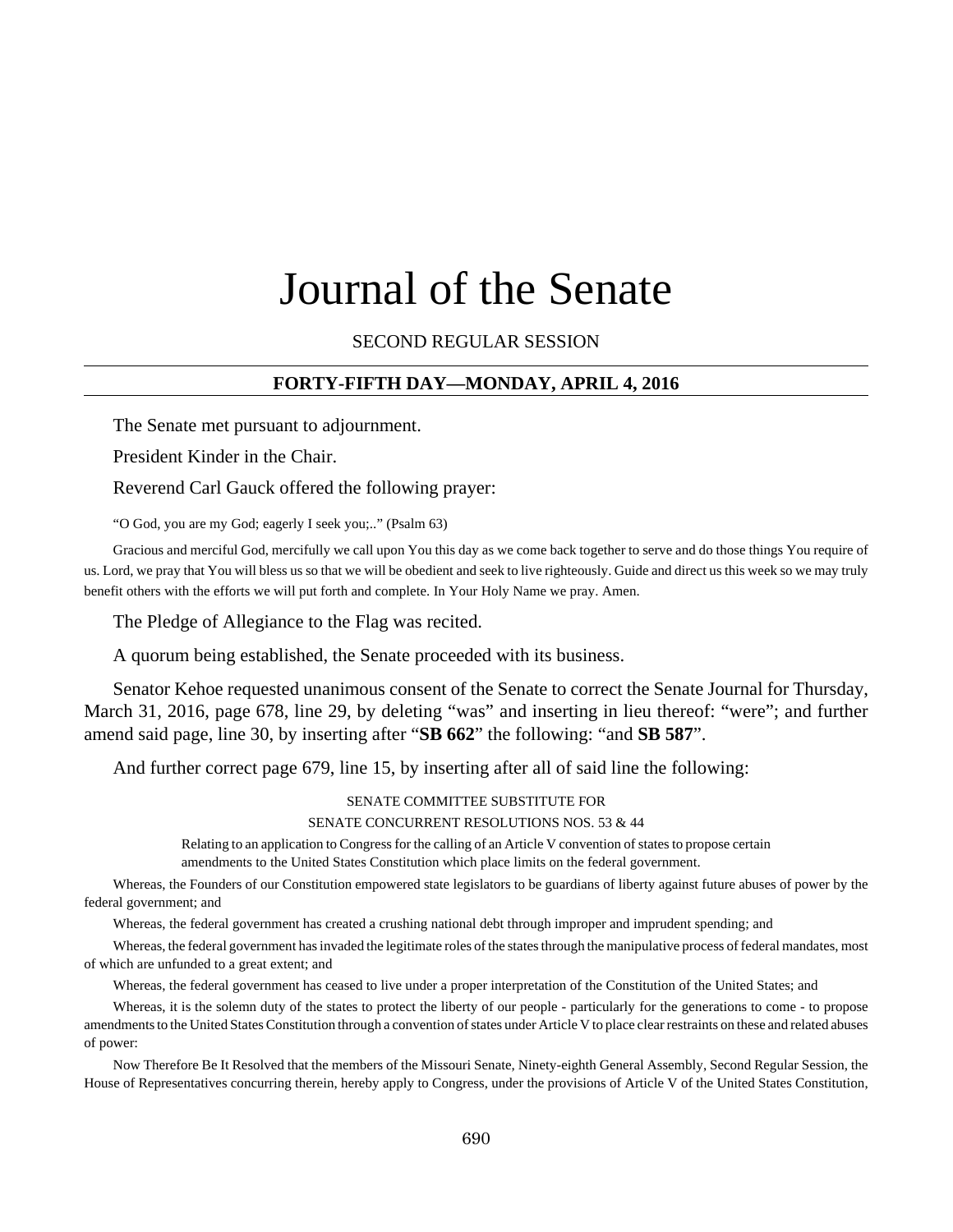for the calling of a convention of the states limited to proposing amendments to the United States Constitution that impose fiscal restraints on the federal government, limit the power and jurisdiction of the federal government, and limit the terms of office for its officials and members of Congress; and

Be It Further Resolved that this application constitutes a continuing application in accordance with Article V of the United States Constitution until the legislatures of at least two-thirds of the several states have made applications on the same subject; and

Be It Further Resolved that the Secretary of the Missouri Senate be instructed to prepare properly inscribed copies of this resolution for the President and Secretary of the United States Senate, the Speaker and Clerk of the United States House of Representatives, each member of the Missouri Congressional delegation, and the presiding officers of each of the legislative houses in the several states requesting their cooperation.

Which request was granted.

The Journal of the previous day was read and approved as corrected.

The following Senators were present during the day's proceedings:

| Present—Senators |                 |            |        |            |         |             |
|------------------|-----------------|------------|--------|------------|---------|-------------|
| Brown            | Chappelle-Nadal | Cunningham | Curls  | Dixon      | Emery   | Hegeman     |
| Keaveny          | Kehoe           | Kraus      | Libla  | Munzlinger | Nasheed | Onder       |
| Parson           | Pearce          | Richard    | Riddle | Romine     | Sater   | Schaaf      |
| Schaefer         | Schatz          | Schmitt    | Schupp | Sifton     | Silvey  | Wallingford |
| Walsh            | Wasson          | Wieland-31 |        |            |         |             |

Absent—Senators—None

```
Absent with leave—Senator Holsman—1
```
Vacancies—2

The Lieutenant Governor was present.

Senator Kehoe requested unanimous consent of the Senate to allow the Police Chief from the Peculiar Police Department to enter the Chamber with side arms, which request was granted.

### **RESOLUTIONS**

Senator Schupp offered Senate Resolution No. 1802, regarding James Luttrell, Manchester, which was adopted.

Senator Onder offered Senate Resolution No. 1803, regarding Lillie Ruth Barlow Lindsey, Wentzville, which was adopted.

Senator Pearce offered Senate Resolution No. 1804, regarding Gary Fuenfhausen, Arrow Rock, which was adopted.

Senator Pearce offered Senate Resolution No. 1805, regarding Linwood Lawn, Lexington, which was adopted.

Senator Richard offered Senate Resolution No. 1806, regarding Stronghold Data, LLC, Joplin, which was adopted.

Senator Libla offered Senate Resolution No. 1807, regarding Betty Absheer, Poplar Bluff, which was adopted.

Senator Sater offered Senate Resolution No. 1808, regarding Class 2 State Champion Crane High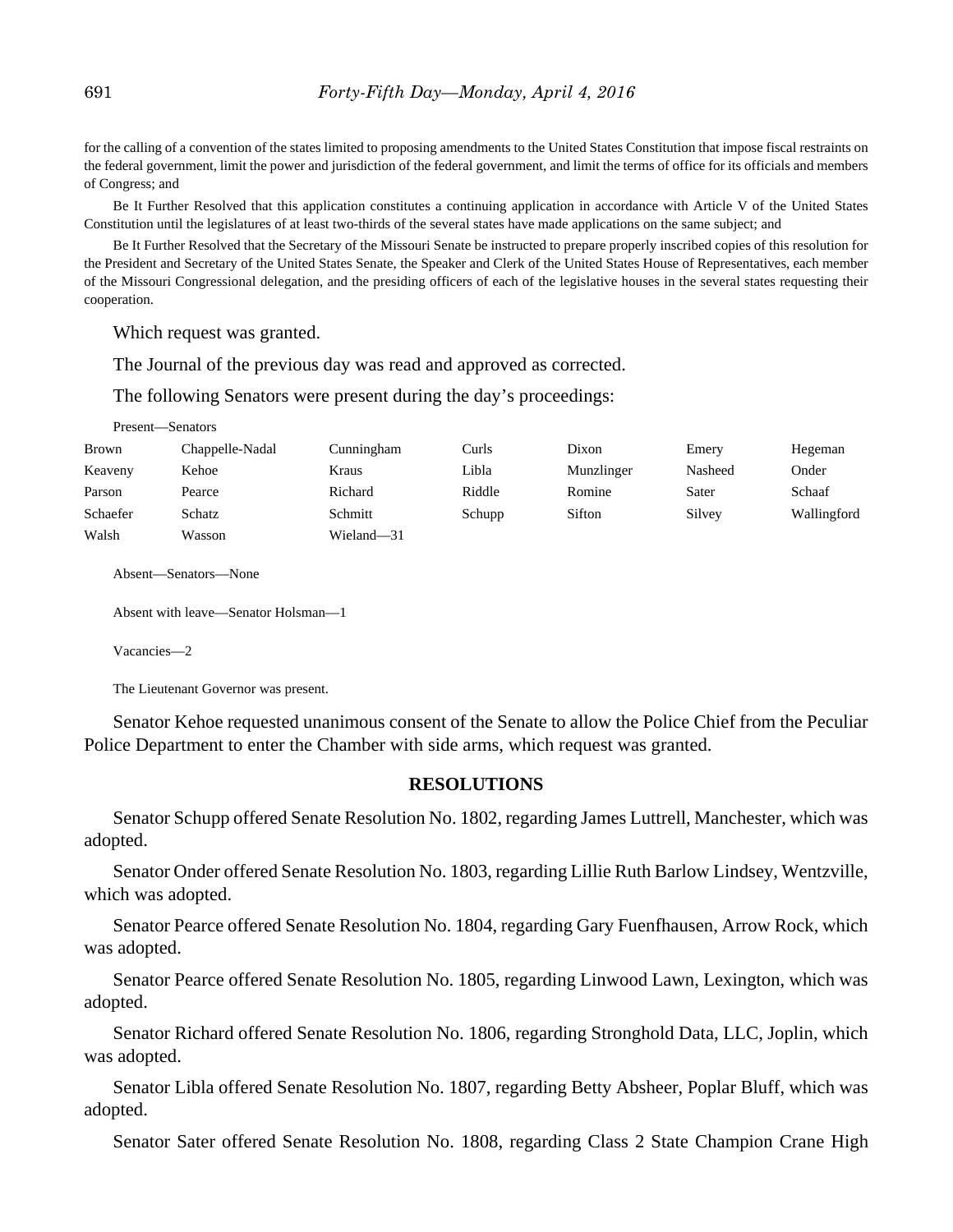School girls basketball program, which was adopted.

Senator Schaefer offered Senate Resolution No. 1809, regarding Eagle Scout Zane Reddick, Columbia, which was adopted.

Senator Parson offered Senate Resolution No. 1810, regarding Dylan Clemmons, Buffalo, which was adopted.

Senator Kehoe offered Senate Resolution No. 1811, regarding Samantha Gunn, Jefferson City, which was adopted.

Senator Kehoe offered Senate Resolution No. 1812, regarding Lizzie Oxley, Jefferson City, which was adopted.

Senator Kehoe offered Senate Resolution No. 1813, regarding Emily Thomeczek, Jefferson City, which was adopted.

Senator Chappelle-Nadal offered Senate Resolution No. 1814, regarding Amy Hunter, University City, which was adopted.

Senator Schupp offered Senate Resolution No. 1815, regarding Nile Blaire Trice, Maryland Heights, which was adopted.

Senator Schupp offered Senate Resolution No. 1816, regarding Jessica Thoelke, Ladue, which was adopted.

Senator Schupp offered Senate Resolution No. 1817, regarding Patricia Elaine Busch, Ballwin, which was adopted.

Senator Schupp offered Senate Resolution No. 1818, regarding Rachel Patrice Steiner, St. Louis, which was adopted.

Senator Schupp offered Senate Resolution No. 1819, regarding Jacqueline ChorKay Wong, Olivette, which was adopted.

Senator Schatz offered Senate Resolution No. 1820, regarding Michelle Li, Chesterfield, which was adopted.

Senator Schatz offered Senate Resolution No. 1821, regarding Edayla Louise Talley, Union, which was adopted.

Senator Schatz offered Senate Resolution No. 1822, regarding Kambria Erin Rapp, Wildwood, which was adopted.

Senator Schatz offered Senate Resolution No. 1823, regarding Elizabeth Marye Newell, Chesterfield, which was adopted.

Senator Schatz offered Senate Resolution No. 1824, regarding Allison Marie Licavoli, Chesterfield, which was adopted.

Senator Schatz offered Senate Resolution No. 1825, regarding Lili Grace Wintz Hostetler, Chesterfield, which was adopted.

Senator Schatz offered Senate Resolution No. 1826, regarding Anna Marie Casey, Ballwin, which was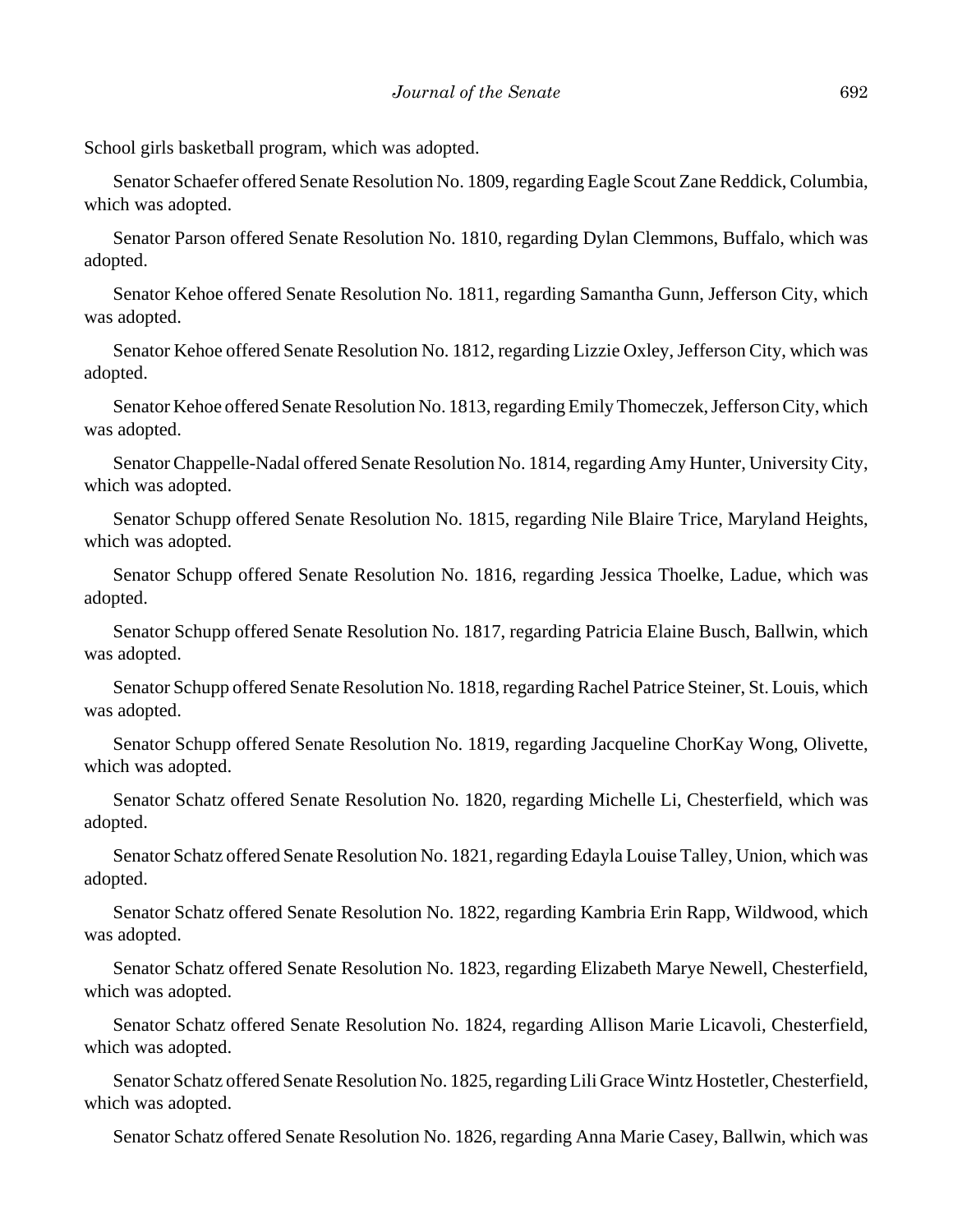adopted.

Senator Schatz offered Senate Resolution No. 1827, regarding Bailey Rose Becker, Ellisville, which was adopted.

Senator Schatz offered Senate Resolution No. 1828, regarding Kaitlynn Elizabeth Allen, Union, which was adopted.

Senator Romine offered Senate Resolution No. 1829, regarding Terri Kotter, De Soto, which was adopted.

Senator Romine offered Senate Resolution No. 1830, regarding Dr. Trisha L. Burkeen, De Soto, which was adopted.

Senator Romine offered Senate Resolution No. 1831, regarding Vicky Christopher, De Soto, which was adopted.

Senator Munzlinger offered Senate Resolution No. 1832, regarding Jeffrey Davis, D.O., Memphis, which was adopted.

Senator Kehoe offered Senate Resolution No. 1833, regarding Bunnie Trickey Cotten, Jefferson City, which was adopted.

Senator Kehoe offered Senate Resolution No. 1834, regarding Jason Payne, Jefferson City, which was adopted.

### **HOUSE BILLS ON THIRD READING**

### **HCS** for **HB 1418**, entitled:

An Act to repeal sections 105.145, 238.222, and 238.272, RSMo, and to enact in lieu thereof three new sections relating to transportation development districts, with penalty provisions.

Was taken up by Senator Kraus.

On motion of Senator Kraus, **HCS** for **HB 1418** was read the 3rd time and passed by the following vote:

| –Senators |
|-----------|
|           |

| <b>Brown</b> | Chappelle-Nadal | Cunningham | Curls  | Dixon      | Emery       | Hegeman |
|--------------|-----------------|------------|--------|------------|-------------|---------|
| Keaveny      | Kehoe           | Kraus      | Libla  | Munzlinger | Nasheed     | Onder   |
| Parson       | Pearce          | Richard    | Riddle | Romine     | Sater       | Schaaf  |
| Schaefer     | Schatz          | Schmitt    | Schupp | Sifton     | Wallingford | Walsh   |
| Wasson       | Wieland-30      |            |        |            |             |         |

NAYS—Senators—None

Absent—Senators—None

Absent with leave—Senators Holsman Silvey—2

Vacancies—2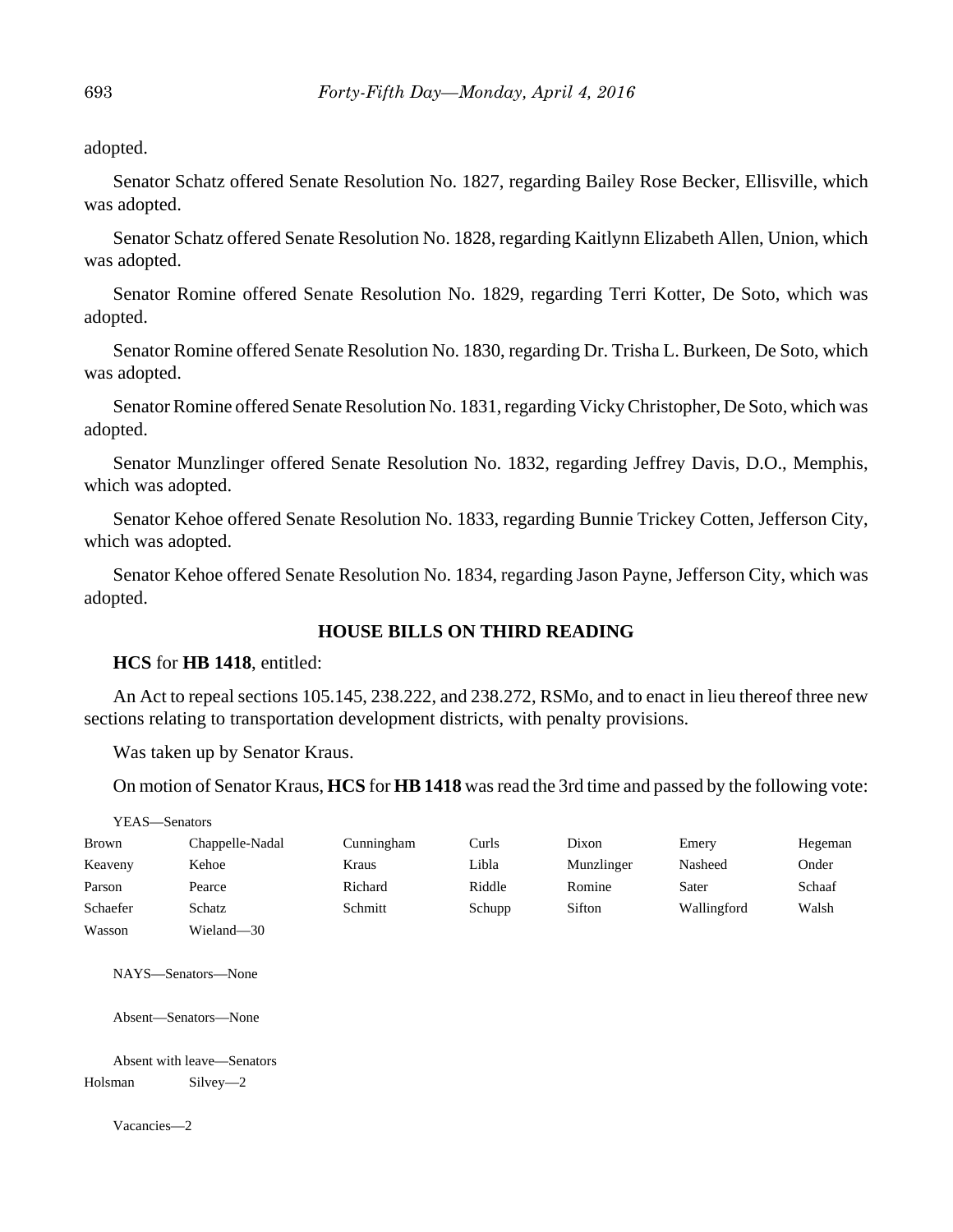The President declared the bill passed.

On motion of Senator Kraus, title to the bill was agreed to.

Senator Kraus moved that the vote by which the bill passed be reconsidered.

Senator Kehoe moved that motion lay on the table, which motion prevailed.

**HCS** for **HB 2140**, with **SCS**, entitled:

An Act to repeal section 32.087, RSMo, and to enact in lieu thereof two new sections relating to local sales tax on motor vehicles.

Was taken up by Senator Wasson.

**SCS** for **HCS** for **HB 2140**, entitled:

# SENATE COMMITTEE SUBSTITUTE FOR HOUSE COMMITTEE SUBSTITUTE FOR HOUSE BILL NO. 2140

An Act to repeal section 32.087, RSMo, and to enact in lieu thereof two new sections relating to local sales tax on motor vehicles.

Was taken up.

Senator Wasson moved that **SCS** for **HCS** for **HB 2140** be adopted.

Senator Romine assumed the Chair.

Senator Schaaf offered **SA 1**:

### SENATE AMENDMENT NO. 1

Amend Senate Committee Substitute for House Committee Substitute for House Bill No. 2140, Page 2, Section 32.087, Line 35, by striking the number "2020" and inserting in lieu thereof the following: "**2018**"; and

Further amend said bill and section, page 3, line 55 by striking the number "2020" and inserting in lieu thereof the following: "**2018**"; and further amend line 76 by striking the number "2020" and inserting in lieu thereof the following: "**2018**"; and

Further amend said bill and section, page 4, line 101 striking the number "2021" and inserting in lieu thereof the following: "**2019**"; and further amend line 107 by striking the number "2020" and inserting in lieu thereof the following: "**2018**"; and further amend line 109 by striking the number "2020" and inserting in lieu thereof the following: "**2018**"; and

Further amend said bill, pages 8-10, section 32.088 by striking all of said section from the bill; and

Further amend the title and enacting clause accordingly.

Senator Schaaf moved that the above amendment be adopted.

At the request of Senator Wasson, **HCS** for **HB 2140**, with **SCS** and **SA 1** (pending), was placed on the Informal Calendar.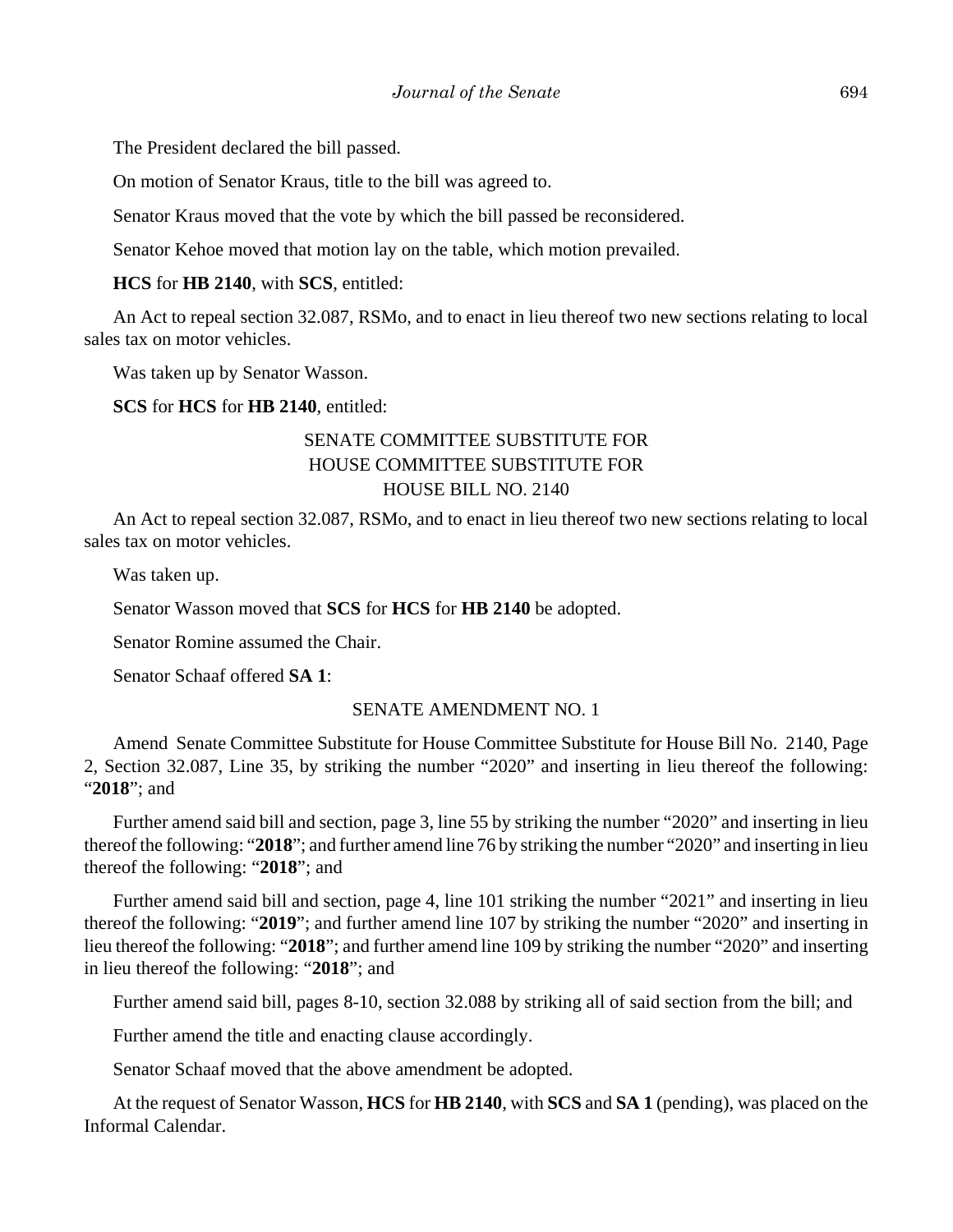### **CONCURRENT RESOLUTIONS**

Senator Schaefer moved that **SCR 66** be taken up for adoption, which motion prevailed.

Senator Schupp offered **SA 1**:

# SENATE AMENDMENT NO. 1

Amend Senate Concurrent Resolution No. 66, as it appears on Page 433 of the Senate Journal for Tuesday, March 1, 2016, Line 29 of said journal page, by striking the word "Four" and inserting in lieu thereof the following: "Three"; and further amend line 30 of said journal page, by striking the word "Four" and inserting in lieu thereof the following: "One member to be appointed by the minority floor leader of the Senate; and

(3) Three"; and further amend said line, by inserting immediately after said line the following:

"(4) One member to be appointed by the minority floor leader of the House of Representatives; and"; and further amend line 42 of said journal page, by striking the word "shall" and inserting in lieu thereof the following: "may"; and further amend line 43 of said journal page, by striking the word "shall" and inserting in lieu thereof the following: "may".

Senator Schupp moved that the above amendment be adopted, which motion failed.

Senator Schaefer offered **SA 2**, which was read:

# SENATE AMENDMENT NO. 2

Amend Senate Concurrent Resolution No. 66, as it appears on Page 433 of the Senate Journal for Tuesday, March 1, 2016, Line 28, by striking the words "task force" and inserting in lieu thereof the following: "commission".

Senator Schaefer moved that the above amendment be adopted, which motion prevailed.

On motion of Senator Schaefer, **SCR 66**, as amended, was adopted by the following vote:

| YEAS—Senators |  |
|---------------|--|
|---------------|--|

| <b>Brown</b> | Cunningham | Curls  | Dixon       | Emery   | Hegeman | Keaveny    |
|--------------|------------|--------|-------------|---------|---------|------------|
| Kehoe        | Kraus      | Libla  | Munzlinger  | Nasheed | Onder   | Parson     |
| Pearce       | Richard    | Riddle | Romine      | Sater   | Schaaf  | Schaefer   |
| Schatz       | Schmitt    | Sifton | Wallingford | Walsh   | Wasson  | Wieland-28 |

NAYS—Senators

Chappelle-Nadal Schupp—2

Absent—Senators—None

Absent with leave—Senators Holsman Silvey—2

Vacancies—2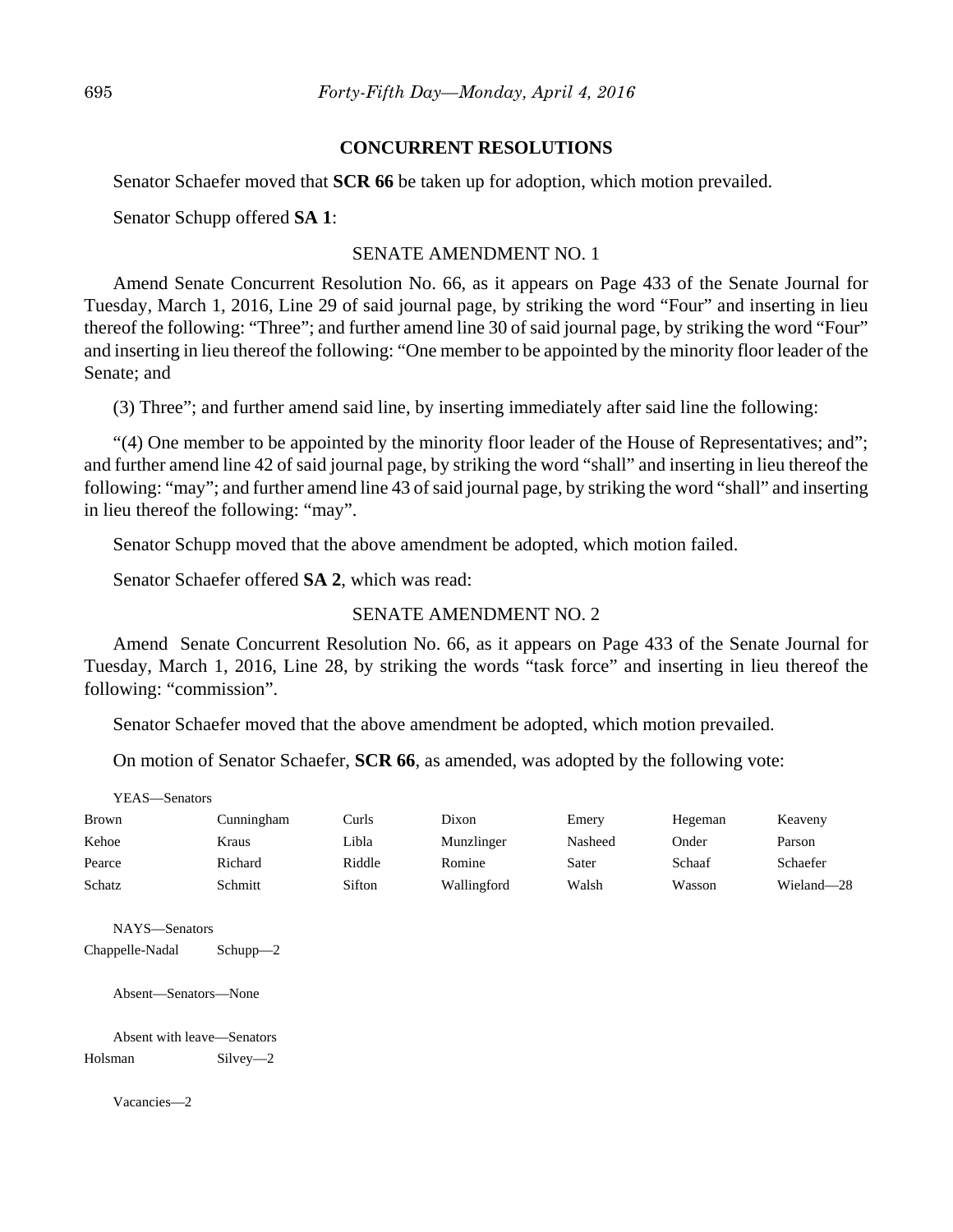# **HOUSE BILLS ON THIRD READING**

Senator Wasson moved that **HCS** for **HB 2140**, with **SCS** and **SA 1** (pending), be called from the Informal Calendar and again taken up for third reading and final passage, which motion prevailed.

**SA 1** was again taken up.

At the request of Senator Schaaf, **SA 1** was withdrawn.

Senator Wasson offered **SA 2**:

# SENATE AMENDMENT NO. 2

Amend Senate Committee Substitute for House Committee Substitute for House Bill No. 2140, Page 2, Section 32.087, Line 35, by striking the number "2020" and inserting in lieu thereof the following: "**2018**"; and

Further amend said bill and section, page 3, line 55 by striking the number "2020" and inserting in lieu thereof the following: "**2018**"; and further amend line 76 by striking the number "2020" and inserting in lieu thereof the following: "**2018**"; and

Further amend said bill and section, page 4, line 101 striking the number "2021" and inserting in lieu thereof the following: "**2019**"; and further amend line 107 by striking the number "2020" and inserting in lieu thereof the following: "**2018**"; and further amend line 109 by striking the number "2020" and inserting in lieu thereof the following: "**2018**"; and

Further amend said bill, page 10, section 32.088, line 63 by striking the number "2018" and inserting in lieu thereof the following: "**2017**"; and further amend line 67 by striking the number "2019" and inserting in lieu thereof the following: "**2018**".

Senator Wasson moved that the above amendment be adopted, which motion prevailed.

Senator Wasson moved that **SCS** for **HCS** for **HB 2140**, as amended, be adopted, which motion prevailed.

On motion of Senator Wasson, **SCS** for **HCS** for **HB 2140** was read the 3rd time and passed by the following vote:

| YEAS—Senators |                            |            |        |             |         |         |
|---------------|----------------------------|------------|--------|-------------|---------|---------|
| <b>Brown</b>  | Chappelle-Nadal            | Cunningham | Curls  | Dixon       | Emery   | Hegeman |
| Keaveny       | Kehoe                      | Kraus      | Libla  | Munzlinger  | Nasheed | Onder   |
| Parson        | Pearce                     | Richard    | Riddle | Romine      | Sater   | Schaaf  |
| Schaefer      | Schatz                     | Schupp     | Sifton | Wallingford | Walsh   | Wasson  |
| Wieland-29    |                            |            |        |             |         |         |
|               | NAYS—Senator Schmitt—1     |            |        |             |         |         |
|               | Absent-Senators-None       |            |        |             |         |         |
|               | Absent with leave—Senators |            |        |             |         |         |
| $H = 1$       | C:1                        |            |        |             |         |         |

Holsman Silvey—2

Vacancies—2

The President declared the bill passed.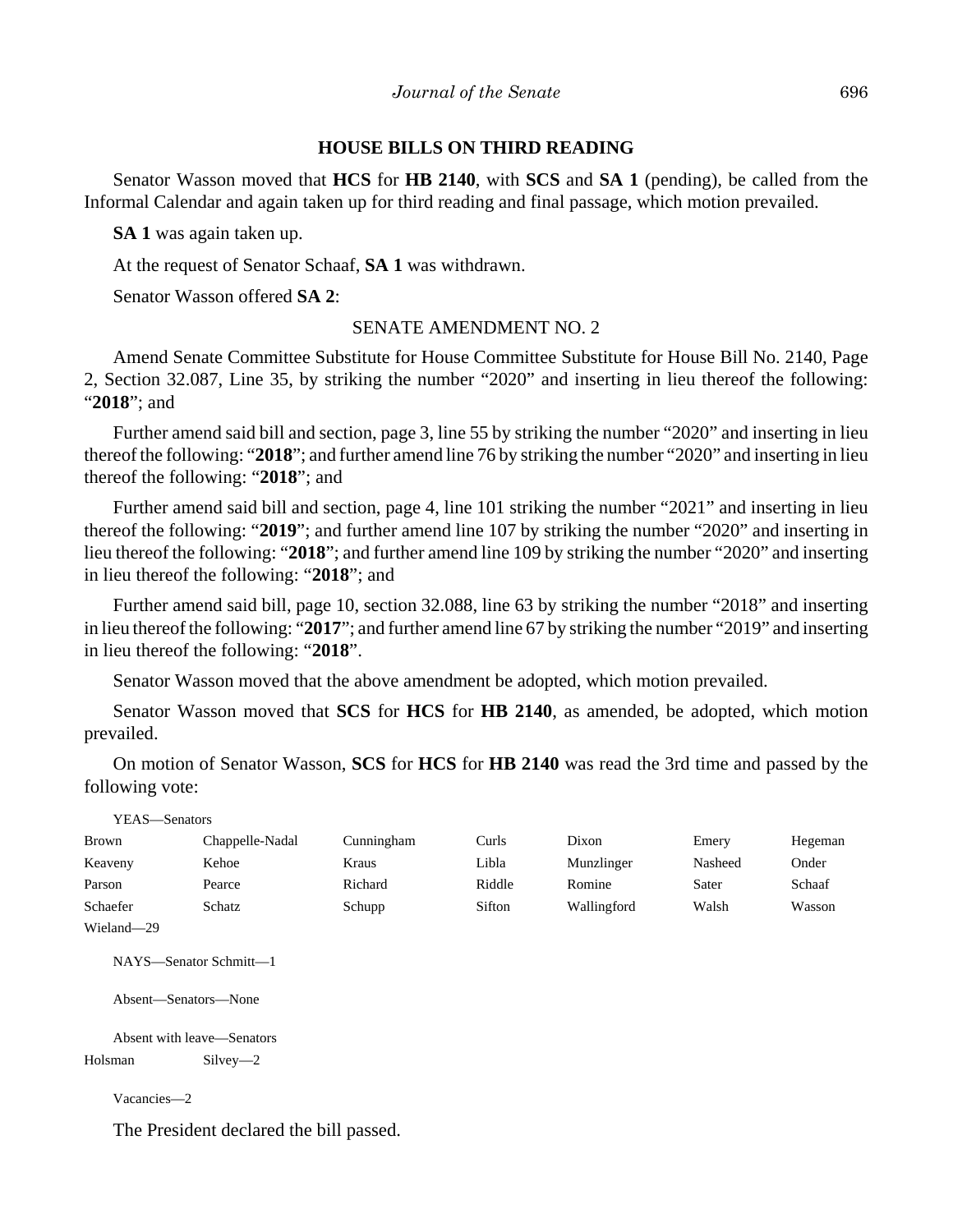On motion of Senator Wasson, title to the bill was agreed to.

Senator Wasson moved that the vote by which the bill passed be reconsidered.

Senator Kehoe moved that motion lay on the table, which motion prevailed.

# **MESSAGES FROM THE GOVERNOR**

The following messages were received from the Governor, reading of which was waived:

GOVERNOR OF MISSOURI

#### JEFFERSON CITY

65102

April 1, 2016

To the Senate of the 98th General Assembly of the State of Missouri:

I have the honor to transmit to you herewith for your advice and consent the following appointment:

Connie J. Cierpiot, 214 Northeast Landings Circle, Lee's Summit, Jackson County, Missouri 64064, as a member of the Missouri State Board of Chiropractic Examiners, for a term ending March 31, 2020, and until her successor is duly appointed and qualified; vice, Lori Rasmussen, withdrawn.

> Respectfully submitted, Jeremiah W. (Jay) Nixon Governor

Also,

# GOVERNOR OF MISSOURI JEFFERSON CITY 65102

April 1, 2016

To the Senate of the 98th General Assembly of the State of Missouri:

I have the honor to transmit to you herewith for your advice and consent the following appointment:

Glen P. Cope, Republican, 2508 Farm Road 1180, Aurora, Barry County, Missouri 65605, as a member of the State Soil and Water Districts Commission, for a term ending August 15, 2017, and until his successor is duly appointed and qualified; vice, Sam P. Schauman, withdrawn.

> Respectfully submitted, Jeremiah W. (Jay) Nixon Governor

Also,

# GOVERNOR OF MISSOURI JEFFERSON CITY 65102

April 1, 2016

To the Senate of the 98th General Assembly of the State of Missouri:

I have the honor to transmit to you herewith for your advice and consent the following appointment:

Eric D. Davis Jr., 915 Southwest Bishop Drive, Blue Springs, Jackson County, Missouri 64015, as a member of the Missouri Board for Architects, Professional Engineers, Professional Land Surveyors, and Professional Landscape Architects, for a term ending September 30, 2019, and until his successor is duly appointed and qualified; vice, Robert N. Hartnett, term expired.

> Respectfully submitted, Jeremiah W. (Jay) Nixon Governor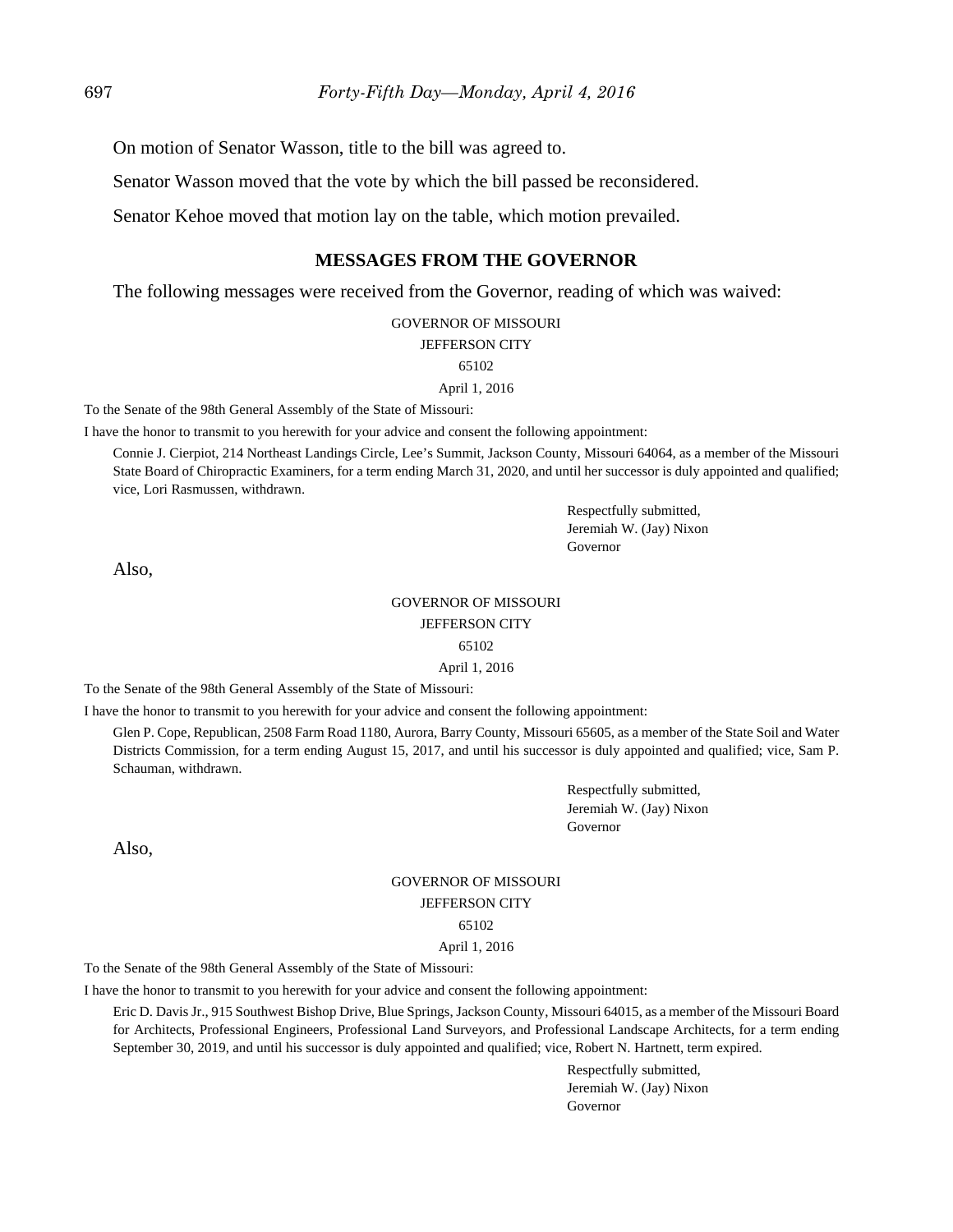Also,

### GOVERNOR OF MISSOURI JEFFERSON CITY 65102

#### April 1, 2016

To the Senate of the 98th General Assembly of the State of Missouri:

I have the honor to transmit to you herewith for your advice and consent the following reappointment:

James P. Ford, 1112 Old Highway 63 South, Columbia, Boone County, Missouri 65201, as a member of the Petroleum Storage Tank Insurance Fund Board of Trustees, for a term ending February 6, 2020, and until his successor is duly appointed and qualified; vice, James P. Ford, reappointed.

> Respectfully submitted, Jeremiah W. (Jay) Nixon Governor

Also,

# GOVERNOR OF MISSOURI JEFFERSON CITY 65102

April 1, 2016

To the Senate of the 98th General Assembly of the State of Missouri:

I have the honor to transmit to you herewith for your advice and consent the following reappointment:

M. Blake Heath, Republican, 5933 Oak Street, Kansas City, Jackson County, Missouri 64113, as a member of the Kansas City Board of Election Commissioners, for a term ending January 10, 2017, and until his successor is duly appointed and qualified; vice, M. Blake Heath, reappointed.

> Respectfully submitted, Jeremiah W. (Jay) Nixon Governor

Also,

### GOVERNOR OF MISSOURI JEFFERSON CITY

65102

April 1, 2016

To the Senate of the 98th General Assembly of the State of Missouri:

I have the honor to transmit to you herewith for your advice and consent the following appointment:

William T. Kane, 11686 Fairway Circle, Dexter, Stoddard County, Missouri 63841, as a member of the Missouri Dental Board, for a term ending October 16, 2019, and until his successor is duly appointed and qualified; vice, Mark F. Saladin, term expired.

> Respectfully submitted, Jeremiah W. (Jay) Nixon Governor

Also,

GOVERNOR OF MISSOURI JEFFERSON CITY

65102

April 1, 2016

To the Senate of the 98th General Assembly of the State of Missouri:

I have the honor to transmit to you herewith for your advice and consent the following appointment: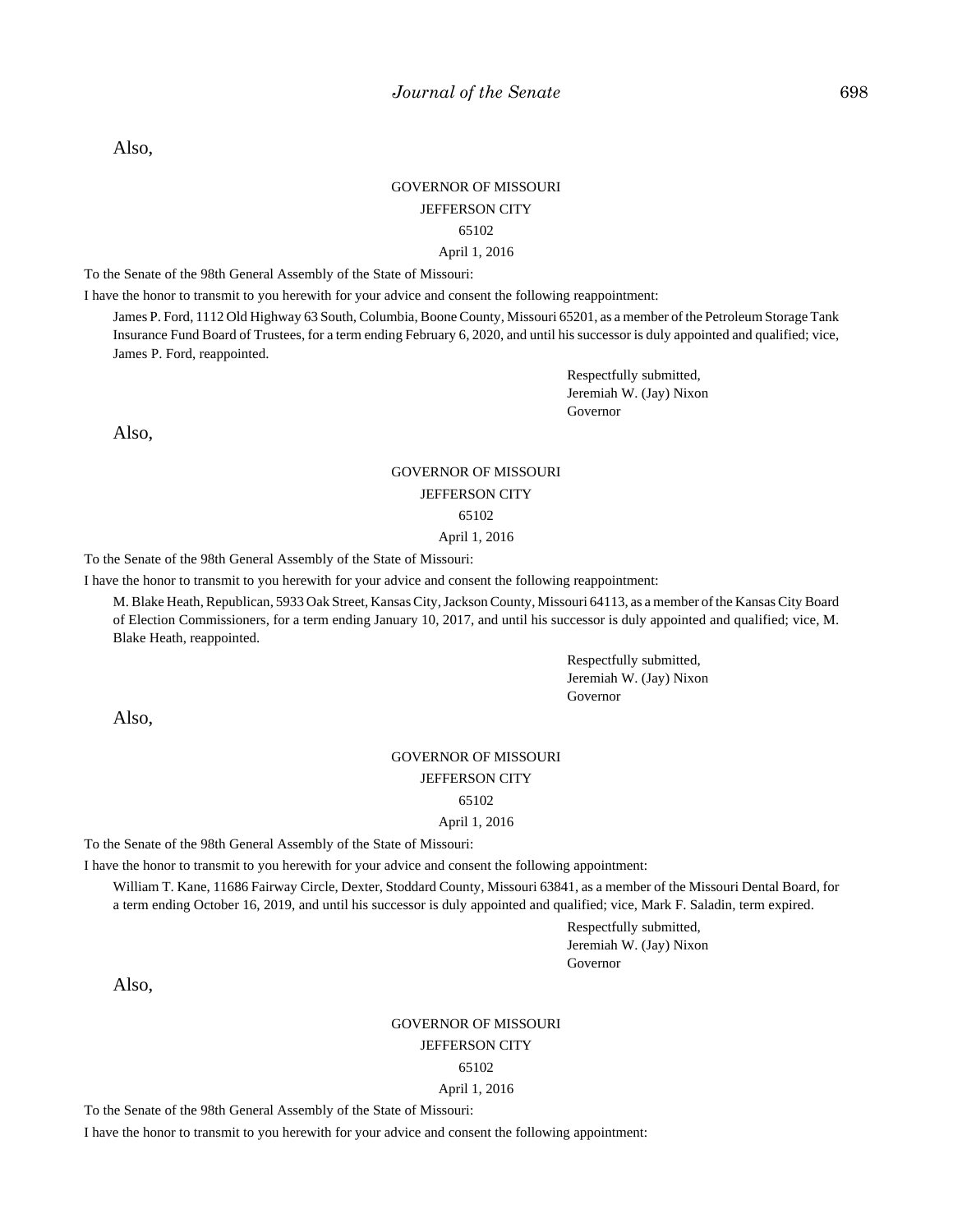Lisa Bedian Kurtz, Democrat, 3323 Town and Country Lane, Saint Charles, Saint Charles County, Missouri 63301, as a member of the St. Charles County Convention & Sports Complex Authority, for a term ending April 27, 2016, and until her successor is duly appointed and qualified; vice, Thomas Heinsz, term expired.

> Respectfully submitted, Jeremiah W. (Jay) Nixon Governor

Also,

#### GOVERNOR OF MISSOURI

#### JEFFERSON CITY

#### 65102

#### April 1, 2016

To the Senate of the 98th General Assembly of the State of Missouri:

I have the honor to transmit to you herewith for your advice and consent the following appointment:

John Casey Martin, Democrat, 34 East 54th Street, Kansas City, Jackson County, Missouri 64112, as a member of the Kansas City Board of Election Commissioners, for a term ending January 10, 2017, and until his successor is duly appointed and qualified; vice, Megan Thornberry, term expired.

> Respectfully submitted, Jeremiah W. (Jay) Nixon Governor

Also,

### GOVERNOR OF MISSOURI JEFFERSON CITY

#### 65102

April 1, 2016

To the Senate of the 98th General Assembly of the State of Missouri:

I have the honor to transmit to you herewith for your advice and consent the following appointment:

Timothy W. Martin, Independent, 22048 County Road 780, Bernie, Stoddard County, Missouri 63822, as a member of the State Soil and Water Districts Commission, for a term ending August 15, 2018, and until his successor is duly appointed and qualified; vice, Timothy W. Martin, withdrawn.

> Respectfully submitted, Jeremiah W. (Jay) Nixon Governor

Also,

# GOVERNOR OF MISSOURI JEFFERSON CITY

65102

April 1, 2016

To the Senate of the 98th General Assembly of the State of Missouri:

I have the honor to transmit to you herewith for your advice and consent the following appointment:

James L. Mathewson, Democrat, 23650 Highway B, Sedalia, Pettis County, Missouri 65301, as a member of the State Fair Commission, for a term ending December 29, 2019, and until his successor is duly appointed and qualified; vice, Janet Crafton, term expired.

> Respectfully submitted, Jeremiah W. (Jay) Nixon Governor

Also,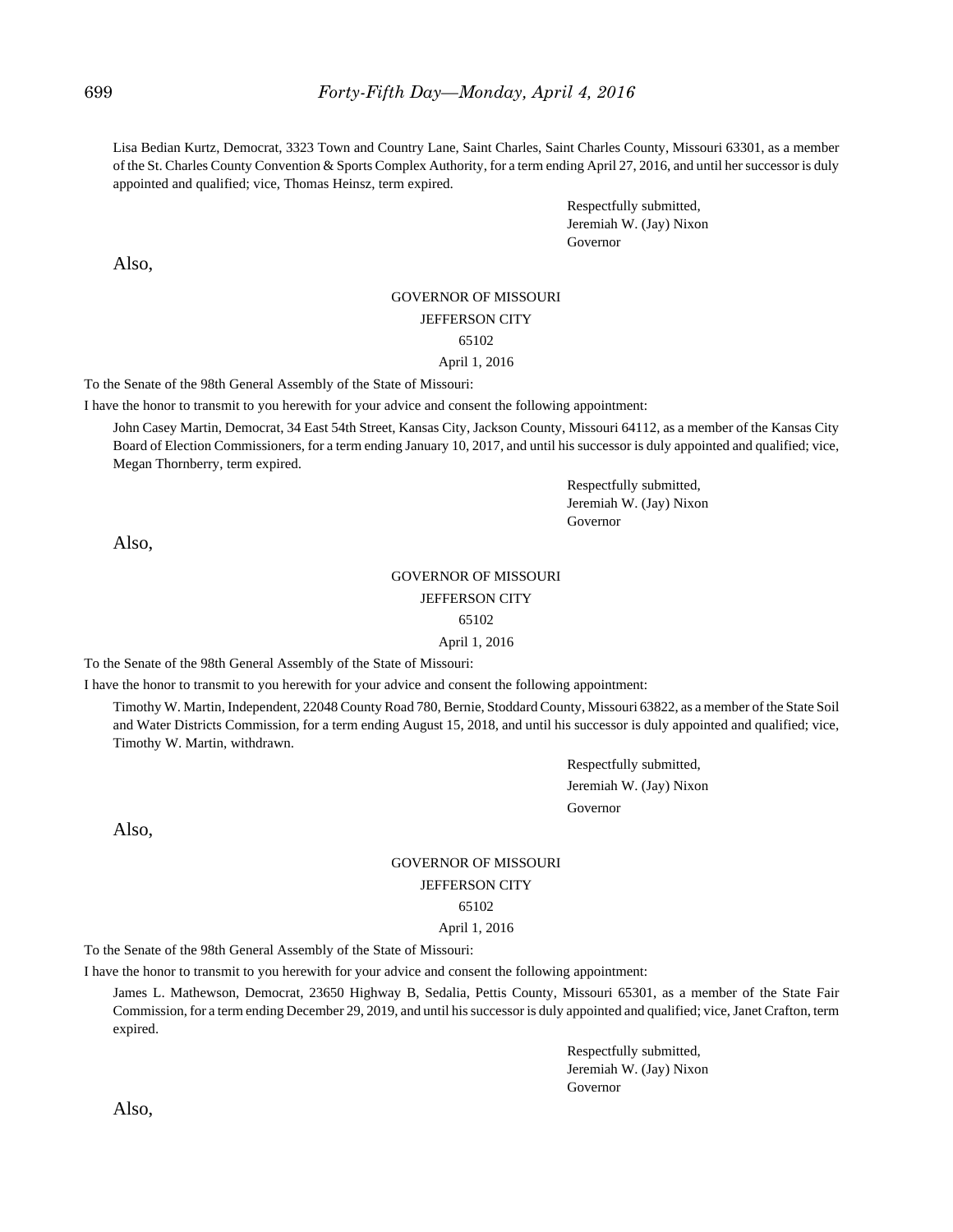# GOVERNOR OF MISSOURI JEFFERSON CITY 65102

#### April 1, 2016

To the Senate of the 98th General Assembly of the State of Missouri:

I have the honor to transmit to you herewith for your advice and consent the following appointment:

Samuel P. Murphey, Democrat, 5800 Highlands Plaza Drive, Apartment 266, Saint Louis City, Missouri 63110, as a member of the Coordinating Board for Higher Education, for a term ending June 27, 2020, and until his successor is duly appointed and qualified; vice, Lowell C. Kruse, term expired.

> Respectfully submitted, Jeremiah W. (Jay) Nixon Governor

Also,

#### GOVERNOR OF MISSOURI

#### JEFFERSON CITY

### 65102

#### April 1, 2016

To the Senate of the 98th General Assembly of the State of Missouri:

I have the honor to transmit to you herewith for your advice and consent the following appointment:

John W. Siscel III, Republican, 4804 Marchwood Drive, Saint Louis, Saint Louis County, Missouri 63128, as a member of the Coordinating Board for Higher Education, for a term ending June, 27, 2018, and until his successor is duly appointed and qualified; vice, Doris J. Carter, term expired.

> Respectfully submitted, Jeremiah W. (Jay) Nixon Governor

Also,

# GOVERNOR OF MISSOURI

### JEFFERSON CITY

#### 65102

April 1, 2016

To the Senate of the 98<sup>th</sup> General Assembly of the State of Missouri:

I have the honor to transmit to you herewith for your advice and consent the following appointment:

Michael D. Thomson, Republican, 311 Lynn Lane, Maryville, Nodaway County, Missouri 64468, as a member of the Coordinating Board for Higher Education, for a term ending June 27, 2016, and until his successor is duly appointed and qualified; vice, Kathryn Swan, resigned.

> Respectfully submitted, Jeremiah W. (Jay) Nixon Governor

President Pro Tem Richard referred the above appointments and reappointments to the Committee on Gubernatorial Appointments.

### **RESOLUTIONS**

Senator Sater offered Senate Resolution No. 1835, regarding David Allen Thurman, Pineville, which was adopted.

Senator Sater offered Senate Resolution No. 1836, regarding the Fiftieth Wedding Anniversary of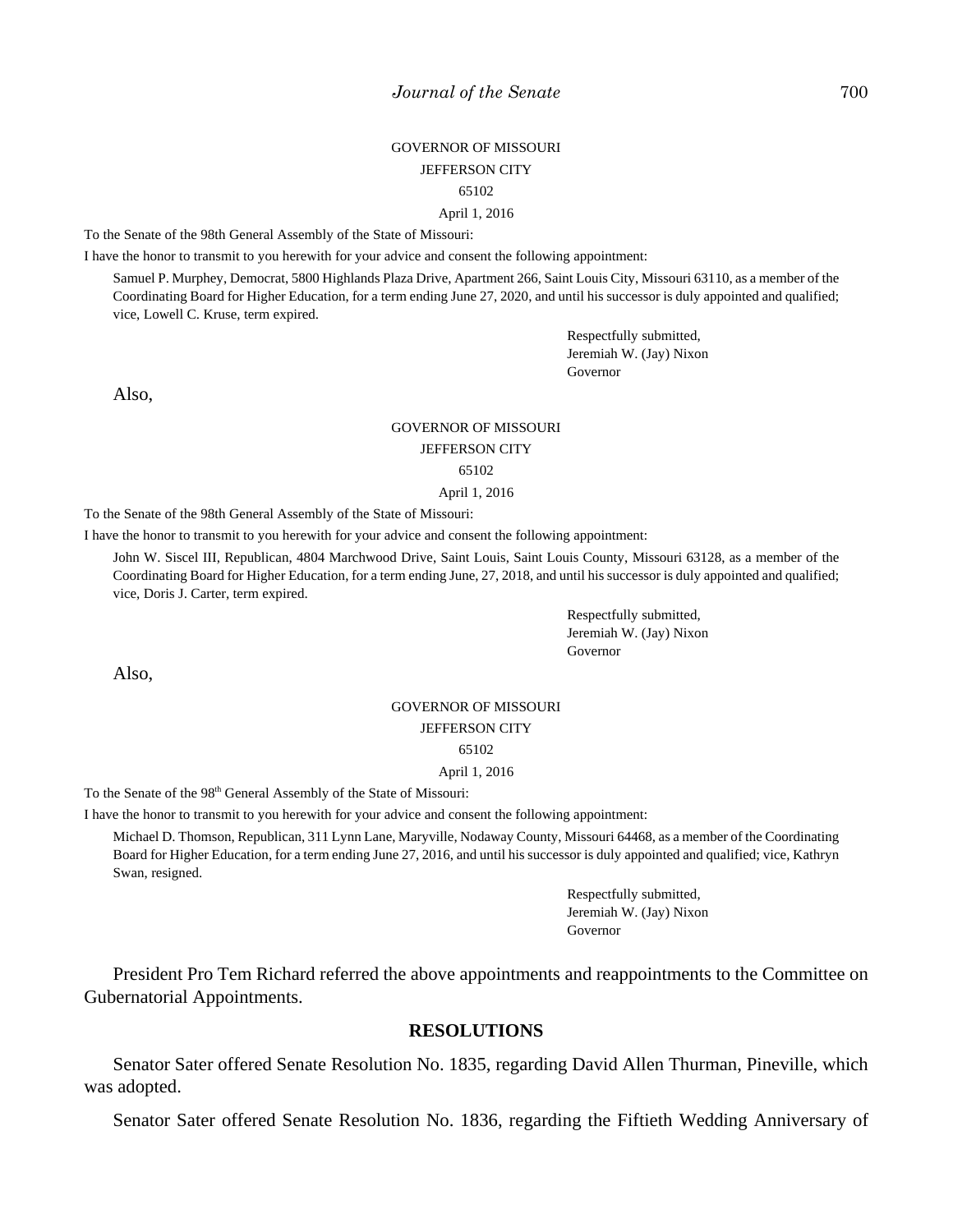Marlee and Johnnie Edie, Cassville, which was adopted.

Senator Sater offered Senate Resolution No. 1837, regarding the Seventieth Wedding Anniversary of Orville and Thelma Mitchell, Hollister, which was adopted.

Senator Sater offered Senate Resolution No. 1838, regarding Eagle Scout Alejandro "Alex" Jimenez, Washburn, which was adopted.

Senator Sater offered Senate Resolution No. 1839, regarding the Fiftieth Wedding Anniversary of Denny and Linda Ball, Eagle Rock, which was adopted.

Senator Sater offered Senate Resolution No. 1840, regarding the Sixty-fifth Wedding Anniversary of Dick and Nadine Evans, Branson, which was adopted.

Senator Sater offered Senate Resolution No. 1841, regarding the One Hundred Fiftieth Anniversary of First Baptist Church, Mount Vernon, which was adopted.

Senator Riddle offered Senate Resolution No. 1842, regarding Kelsey Renee Keling, Troy, which was adopted.

Senator Riddle offered Senate Resolution No. 1843, regarding Abigail Catherine Lexa, Wright City, which was adopted.

# **INTRODUCTIONS OF GUESTS**

Senator Emery introduced to the Senate, Harry and Louise Gurin; Riley Large-Gurin; BJ and Riley Zimmerman; and Ryan and Braedyn Gooding, Raymore; and Riley, Braedyn and Riley were made honorary pages.

Senator Dixon introduced to the Senate, Gary Hoffman and Ron Long, Springfield.

On behalf of Senator Schaefer and himself, Senator Kehoe introduced to the Senate, Abby Baldwin, Brazito; and Cassidy Johnson, Ashland; State Technical College of Missouri.

On motion of Senator Kehoe, the Senate adjourned under the rules.

# SENATE CALENDAR  $\overline{\phantom{a}}$

# FORTY-SIXTH DAY–TUESDAY, APRIL 5, 2016  $\overline{\phantom{a}}$

### FORMAL CALENDAR

### VETOED BILLS

SCR 46-Schmitt

### HOUSE BILLS ON SECOND READING

HCS for HB 1912 HCS for HB 1776 HCS for HB 2108 HCS for HB 2029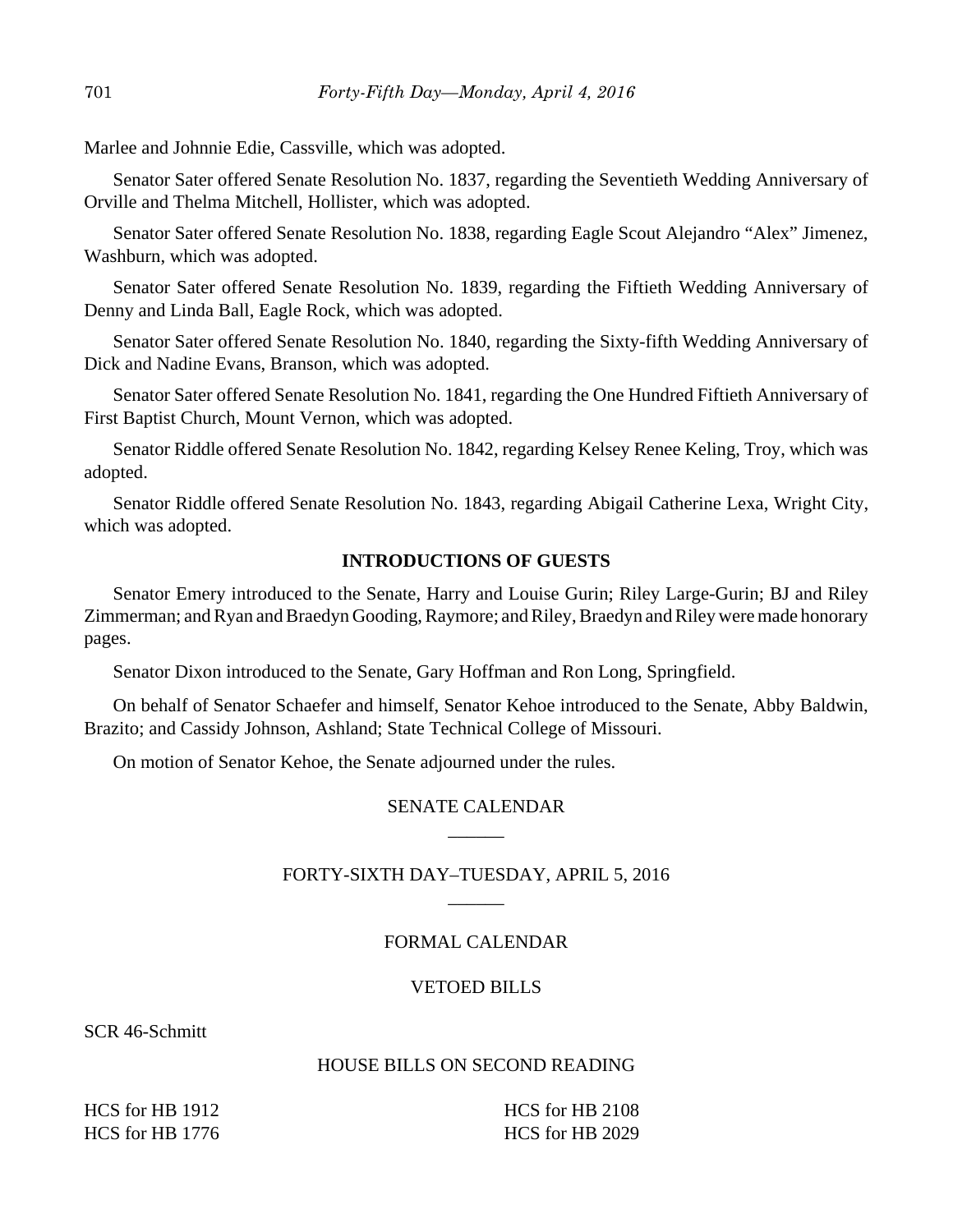HCS for HB 2402 HCS for HB 2453 HCS for HB 1976 HCS for HB 1788 HB 1936-Wilson HB 1620-Kelley HCS for HB 2194 HB 2591-Richardson HJR 58-Brown (57) HB 1735-Davis

HB 1761-Miller HB 1786-Pike HCS for HB 2600 HCS for HBs 1434 & 1600 HCS for HB 1923 HCS for HB 1930 HCS for HB 1759 HCS for HBs 2234 & 1985 HCS for HB 1684

# THIRD READING OF SENATE BILLS

SB 624-Libla SS for SB 623-Libla (In Fiscal Oversight)

# SENATE BILLS FOR PERFECTION

- 1. SB 590-Dixon, with SCS
- 2. SBs 661, 726 & 741-Dixon, with SCS
- 3. SBs 588, 603 & 942-Dixon and Curls, with SCS
- 4. SB 618-Wallingford, with SCS
- 5. SB 681-Cunningham
- 6. SB 702-Munzlinger
- 7. SB 1025-Kraus
- 8. SB 856-Silvey, with SCS
- 9. SB 988-Kraus
- 10. SB 973-Wasson, with SCS
- 11. SB 921-Riddle, with SCS
- 12. SB 801-Sater, with SCS
- 13. SB 964-Wallingford, with SCS
- 14. SB 986-Brown, with SCS
- 15. SB 1002-Hegeman
- 16. SB 898-Cunningham
- 17. SBs 789 & 595-Wasson, with SCS
- 18. SB 659-Wasson
- 19. SB 575-Schaefer, with SCS
- 20. SB 827-Sifton
- 21. SB 638-Riddle and Silvey, with SCS
- 22. SB 805-Onder, with SCS
- 23. SB 894-Munzlinger
- 24. SB 985-Wasson
- 25. SB 932-Cunningham

26. SB 576-Keaveny 27. SB 577-Keaveny 28. SB 663-Dixon, with SCS 29. SB 947-Parson 30. SB 858-Romine, with SCS 31. SB 899-Parson 32. SB 806-Onder, with SCS 33. SB 904-Pearce, with SCS 34. SB 998-Romine, with SCS 35. SB 873-Pearce 36. SB 968-Brown, with SCS 37. SB 996-Pearce, with SCS 38. SBs 857 & 712-Romine, with SCS 39. SB 941-Dixon 40. SB 869-Schmitt 41. SB 658-Wasson 42. SB 1057-Schaaf, with SCS 43. SB 951-Wasson 44. SJR 23-Sater 45. SB 1096-Dixon and Keaveny 46. SB 1012-Dixon 47. SB 1014-Dixon 48. SB 812-Keaveny 49. SB 775-Schaefer 50. SB 613-Cunningham, et al, with SCS 51. SB 792-Richard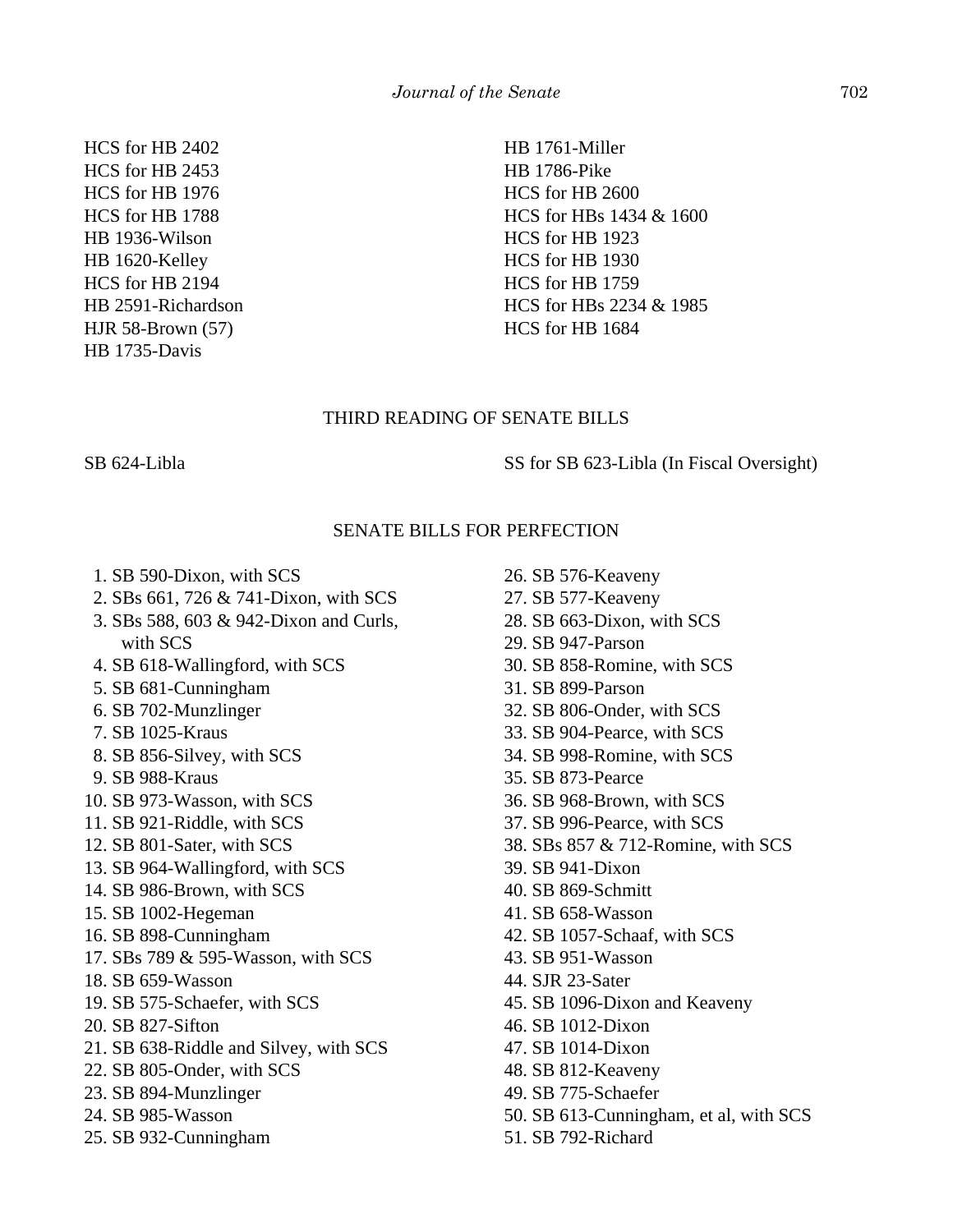52. SB 868-Wasson 53. SJR 35-Kraus, with SCS 54. SB 798-Kraus, with SCS 55. SB 920-Schmitt and Kraus 56. SB 1094-Kehoe, with SCS 57. SB 622-Romine, with SCS 58. SB 1005-Walsh 59. SB 972-Silvey 60. SB 966-Schaaf 61. SB 908-Sater, with SCS 62. SB 853-Brown

63. SBs 662 & 587-Dixon, with SCS 64. SB 1075-Wallingford 65. SB 883-Riddle 66. SB 896-Hegeman 67. SB 1074-Schmitt, with SCS 68. SB 1144-Brown 69. SB 871-Wallingford 70. SB 1026-Schatz, with SCS 71. SB 1066-Curls 72. SB 1139-Silvey and Holsman

73. SBs 851 & 694-Brown, with SCS

# HOUSE BILLS ON THIRD READING

HB 1631-Alferman, with SCS (Kraus) (In Fiscal Oversight)

HJR 53-Dugger (Kraus) (In Fiscal Oversight)

### INFORMAL CALENDAR

# THIRD READING OF SENATE BILLS

SB 783-Onder

### SENATE BILLS FOR PERFECTION

SB 580-Schaaf, with SCS & SA 2 (pending) SB 612-Cunningham SB 619-Wallingford SB 644-Onder, with SCS SB 680-Emery SB 706-Dixon SB 772-Onder, with SCS SB 785-Schaefer, with SCS, SS for SCS, SA 1, SSA 1 for SA 1, SA 1 to SSA 1 for SA 1 & point of order (pending)

SB 802-Sater SB 816-Wieland, et al SB 825-Munzlinger, with SA 1 (pending) SB 916-Schaefer SB 980-Keaveny, with SCS, SS for SCS, SA 1 & SA 3 to SA 1 (pending)

# HOUSE BILLS ON THIRD READING

HB 1452-Hoskins, with SCS (Pearce) HB 1575-Rowden, with SCA 1 (Onder) HB 2166-Alferman, with SCS & SS for SCS (pending) (Onder)

HB 2226-Barnes (Silvey)